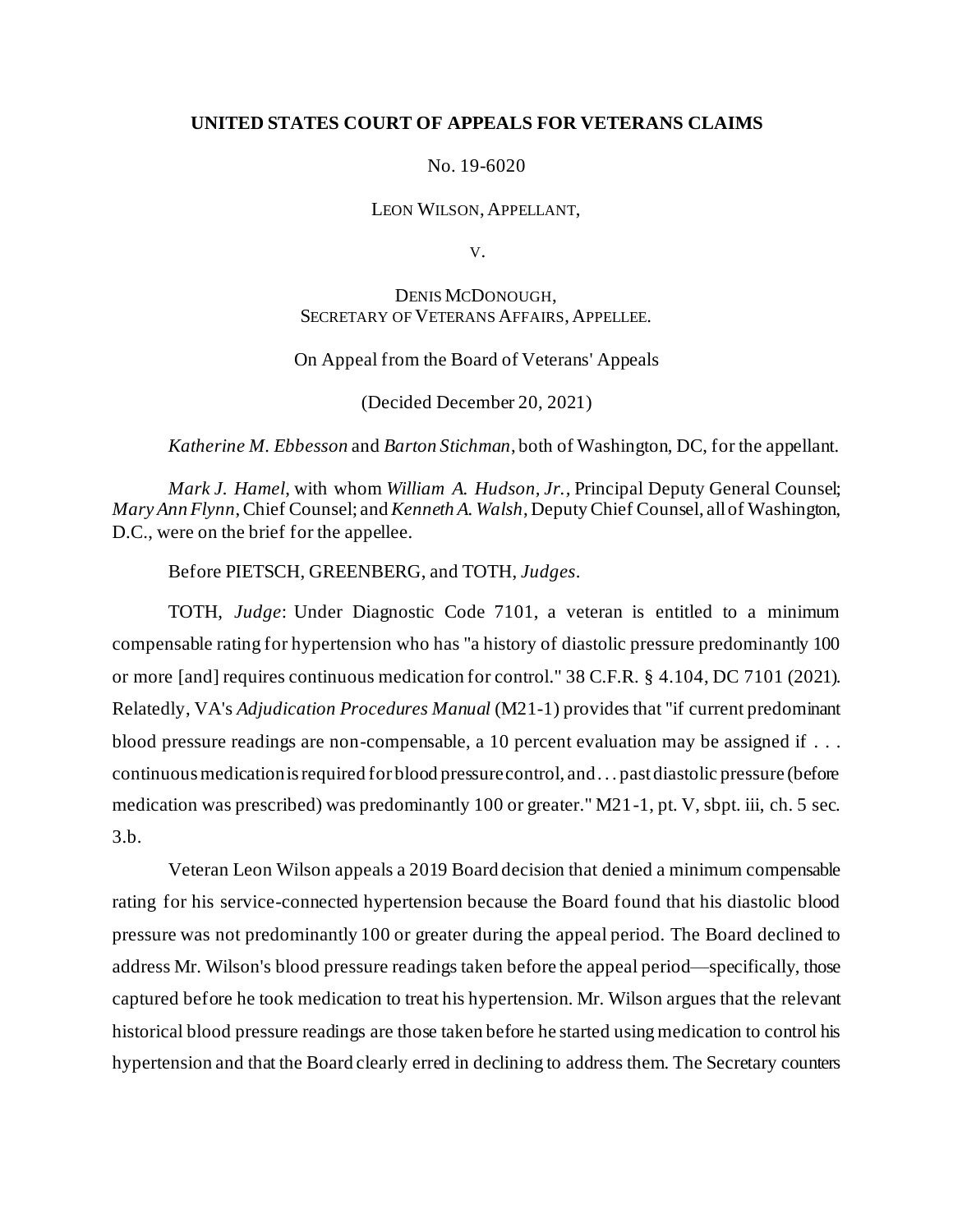that the Board correctly declined to rely on pre-rating period blood pressure readings because this appeal involves an increased ratings claim.

The plain text of DC 7101 directs VA to consider historical, rather than current, blood pressure readings and that the relevant "historical blood pressure readings" are those taken before the veteran began medication. This interpretation is supported by both the text of the regulation and VA's internal guidance manual, the M21-1. Therefore, the Board clearly erred in declining to assess the veteran's pre-rating period blood pressure readings.

#### **I. BACKGROUND**

Mr. Wilson was an Army National Guardsman. He had a period of active duty for training from March to August 1982; he also deployed from September 1990 to 1991 as part of Operation Desert Storm. During his second period of service, Mr. Wilson's blood pressure was measured seven times across several days beginning on July 3, 1991. Each blood pressure reading includes both a systolic reading—usually expressed as the top number—and a diastolic reading expressed as the bottom number. For purposes of this appeal, only Mr. Wilson's diastolic readings are relevant. His seven pre-diagnosis diastolic readings were 100, 90, 88, 116, 120, 118, 106, and 94. The readings averaged 101.16.<sup>1</sup> Based on those readings, the physician diagnosed Mr. Wilson with uncontrolled hypertension and dehydration and prescribed Procardia.

Mr. Wilson began his medication on July 4, and when his blood pressure was taken on July 5 his diastolic readings were 85 and 75. On July 8 and 9, Mr. Wilson's diastolic pressures were 80 and 90 respectively. He left service two months later and has taken blood pressure medication continuously since then, so there is no dispute that his hypertension is currently controlled by medication.

In 2003, Mr. Wilson was granted service connection for hypertension and was assigned a noncompensable (0%) rating. That decision became final and, in 2008, Mr. Wilson submitted a claim for an increased rating, which VA denied. <sup>2</sup> On appeal to this Court, he argued that DC 7101 required VA to consider only pre-medication blood pressure readings when determining whether

<sup>&</sup>lt;sup>1</sup> All blood pressure readings in this opinion are provided in millimeters of mercury (mm/hg) format.

 $2^2$ Mr. Wilson's case also included claims related to a genitourinary disorder. The Board remanded these claims for further adjudication and, therefore, they are not currently before the Court. *See Breeden v. Principi*, 17 Vet.App. 475, 478 (2004) (per curiam order) (a Board remand is not a final decision and therefore does not confer jurisdiction over the matter on the Court).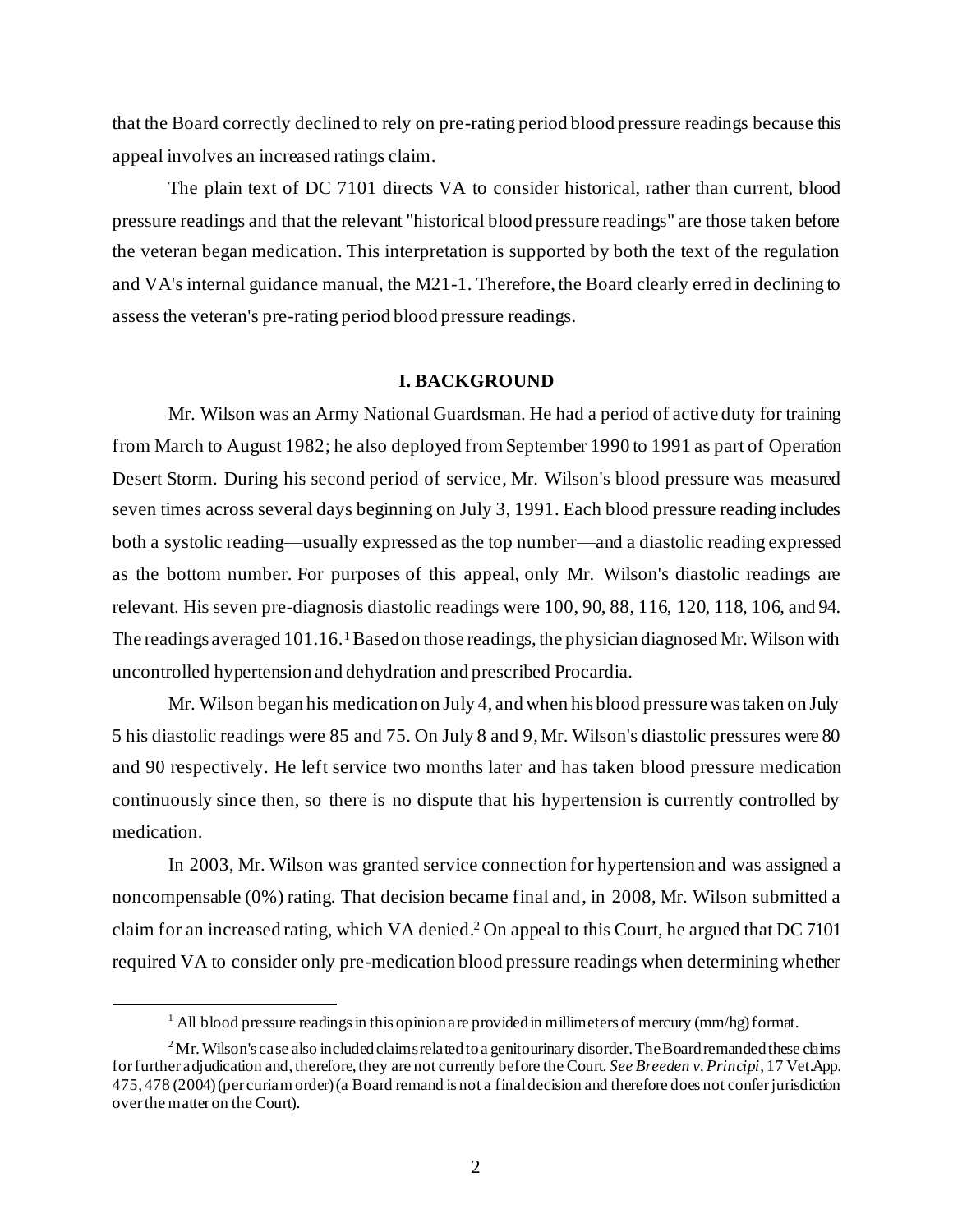he had a history of diastolic pressure predominantly over 100 and that his proposed interpretation was supported by the M21-1. Specifically, he cited to a section of the M21-1 that read: if "current" predominant blood pressure readings are non-compensable, a 10 percent evaluation may be assigned if . . . continuous medication is required for blood pressure control, and . . . past diastolic pressure (before medication was prescribed) was predominantly 100 or greater." M21 -1, pt. V, sbpt. iii, ch. 5 sec. 3.b.<sup>3</sup>

A 2018 memorandum decision remanded the case on the grounds that the Board failed to explain why it departed from the M21-1 provision. Even though the provision was not binding on it, the Board's failure to discuss the provision rendered its reasons or bases inadequate . In May 2019, the Board denied a compensable rating for hypertension; relevant to this appeal, it found that the evidence did not support that Mr. Wilson's diastolic pressure was predominantly 100 or more during the rating period—that is, since September 2007. The Board interpreted the M21-1 provision to apply only to the assignment of an initial rating for hypertension and found the provision irrelevant to Mr. Wilson's increased rating claim. It reasoned that "a current rating based on measurements taken in 1991 is manifestly inconsistent with establishing the degree of disability shown during the period of the appeal." R. at 11. The Board, therefore, focused its evaluation on the rating period beginning in September 2007. 4 It found that Mr. Wilson's blood pressure had been controlled with medication and that he did not have a history of diastolic pressure predominantly over 100 during the appeal period. It denied his claim for a rating greater than 0%. This appeal followed.

#### **II. ANALYSIS**

The General Schedule of Ratings for the cardiovascular system provides three distinct avenues for veterans seeking compensation for service-connected hypertension—"[(1)] Diastolic pressure predominantly 100 or more, or; [(2)] systolic pressure predominantly 160 or more, or;

<sup>&</sup>lt;sup>3</sup> The M21-1 section regarding hypertension ratings was previously located at M21-1, Part III, subpart iv, ch. 4. However, VA reorganized the M21-1in 2019, including moving the hypertension section. For the purposes of this appeal, the contents of the M21-1 sections have remained the same despite moving location, but the Court refers to the current M21-1 provision in this opinion.

<sup>&</sup>lt;sup>4</sup> The Board looked back to September 2007 because 38 C.F.R. § 3.4000( $o(2)$ ) provides that the effective date for increased rating claims can be no earlier than one year prior to the date of the application thereof.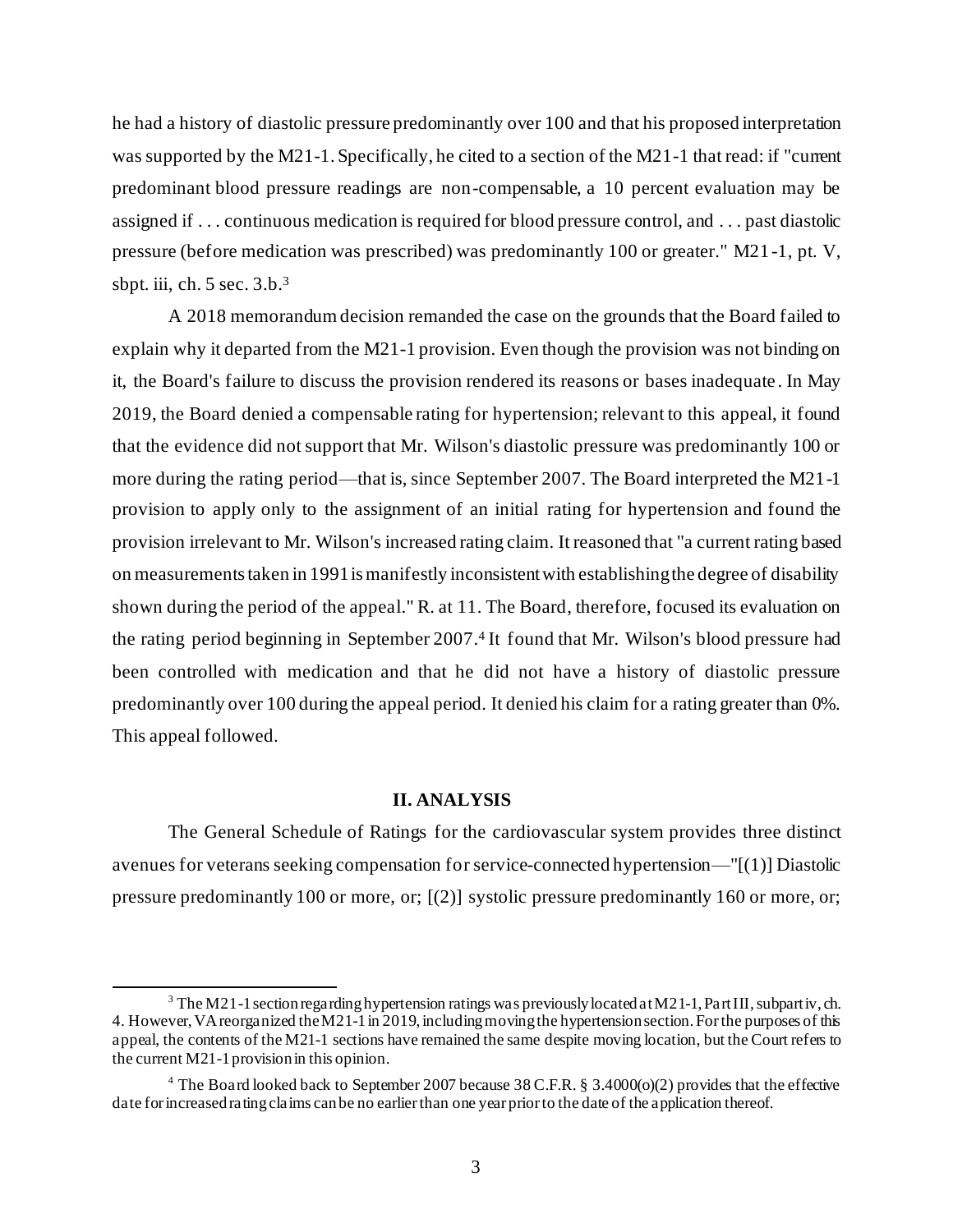[(3)] minimum evaluation for an individual with a history of diastolic pressure predominantly 100 or more who requires continuous medication for control." 38 C.F.R. § 4.104, DC 7101.

This case turns on the proper interpretation of the phrase "history of diastolic pressure over 100" within DC 7101. When interpreting a regulation, the Court begins with the language of the regulation. *Petitti v. McDonald*, 27 Vet.App. 415, 422 (2015). The Board and the Secretary have both taken the position that, because Mr. Wilson seeks an increased rating for hypertension, the diastolic readings taken during the appeal period serve as the appropriate measure of historical blood pressure. This interpretation, however, cannot be reconciled with the text and structure of DC 7101.

First, there is the use of the disjunctive "or" that signals that the criteria stand as independent avenues that a veteran may use to establish entitlement to the minimum compensable evaluation. *Loughrin v. United States*, 134 S. Ct. 2384, 2390 (2014) (recognizing the familiar canon of statutory construction in which terms connected by disjunc tive "or" are "to be given separate meanings"). Thus, DC 7101 offers three distinct avenues for veterans to pursue: Veterans can either demonstrate current blood pressure readings—either systolic pressures predominantly 160 or above or diastolic pressure of 100 or greater—or, if veterans use medication to control their hypertension, historical blood pressure readings predominantly greater than 100.

Here, the Board's limited reading of DC 7101 renders one prong of the DC extraneous, as the historical reading becomes functionally meaningless towards establishing eligibility. To illustrate, if a veteran seeks an increased rating on the basis of current diastolic readings, he would support his claim with diastolic readings, predominantly over 100, within the appeal period. If we adopted the Secretary's proposed reading of "history of diastolic pressure" then a veteran, who controls his blood pressure with medication, would also have to show that he had diastolic pressure predominantly over 100 during the appeal period—effectively collapsing the third prong into the first. Under the Board's reading of DC 7101, there would only be two avenues to a compensable rating for hypertension: (1) systolic readings predominantly over 160 during the appeal period, and (2) diastolic readings predominantly over 100 during the appeal period. This reads out a viable path to eligibility and ignores the possibility that a veteran can establish *current* eligibility under DC 7101 by presenting readings from the past, before the blood pressure was controlled with medication.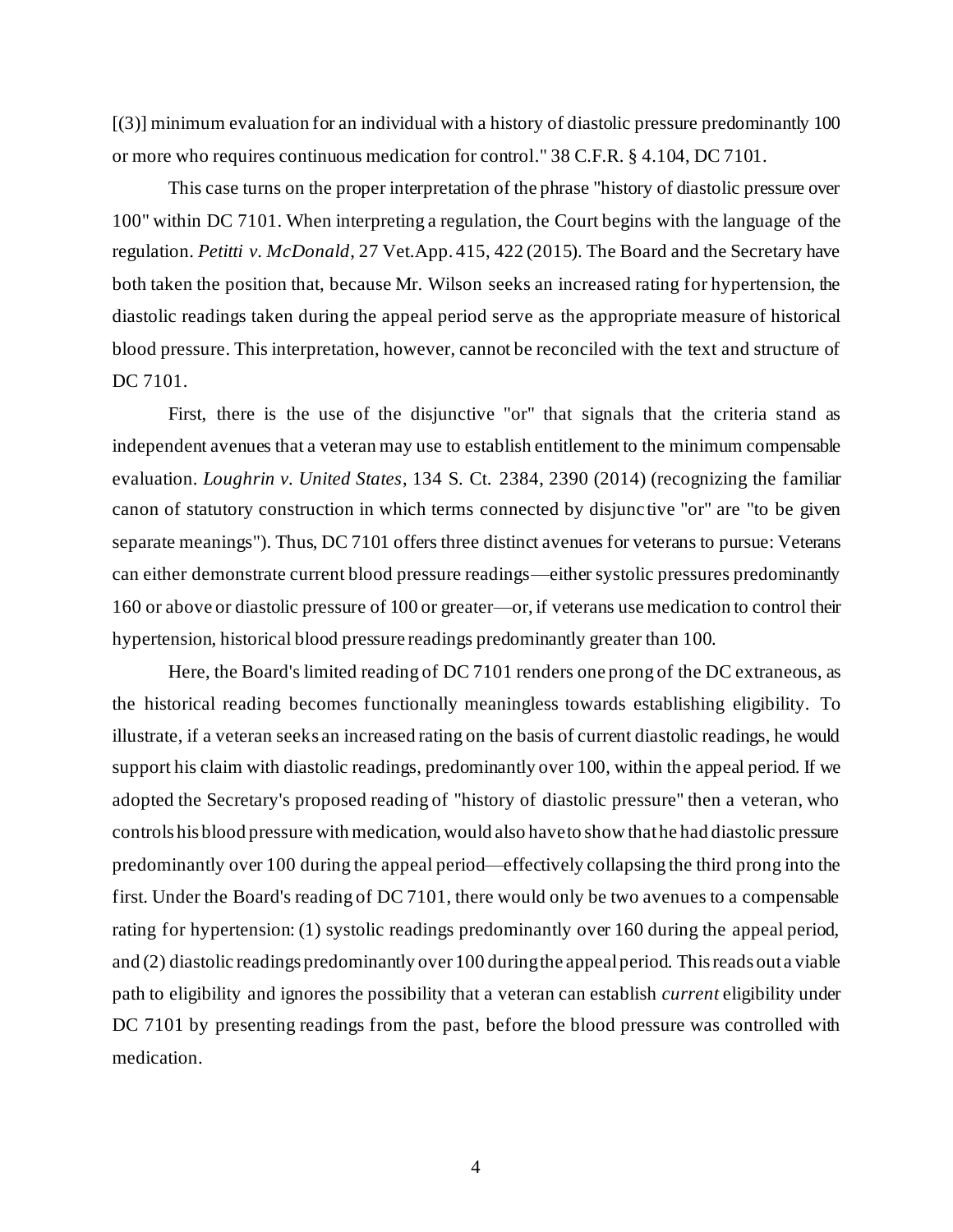Thus, the Board's rationale amounts to legal error as it fails to account for the plain language of DC 7101. *Williams v. Taylor*, 529 U.S. 362, 404 (2000) ("It is, however, a cardinal principle of statutory construction that we must give effect, if possible, to every clause and word of a statute.") (internal quotation omitted)

Further, the structure of DC 7101 clearly signals that VA intended to compensate veterans who do not have current readings establishing entitlement to a 10% rating if those veterans are using medication to control their blood pressure. In *McCarroll v. McDonald*, we noted that DC 7101 contemplates the ameliorative effects of medication and that a veteran can be entitled to a compensable rating even if he does not have current blood pressure readings above the statutory thresholds. 28 Vet.App. 267, 273 (2016). Because DC 7101 acknowledges that a veteran can control hypertension with medication, the most natural reading of the phrase "history of diastolic pressure of 100 or greater" is that it refers to blood pressure readings before such readings were subdued by medication.

The M21-1 confirms this. It explains that generally, "[service connection] for hypertensive vascular disease requires current blood pressure readings (obtained during the claim period)" demonstrating either diastolic blood pressure over 100 or systolic blood pressure over 160. M21- 1, pt. V, sbpt. iii, ch. 5 sec. 3.b. However, the M21-1 carves out an exception reading "[c]urrent readings meeting the regulatory standards for [hypertension] *are not required* if the competent evidence shows a diagnosis of hypertension . . . currently controlled by (or asymptomatic with) medication, *and* a past competent diagnosis was made in service." *Id*. Further, when service connection is established even though "current readings do not meet the regulatory definitions" a 10% rating is warranted "if continuous medication is required for blood pressure control, and past diastolic pressure (before medication was prescribed) was predominantly 100 or greater." M21-1, pt. V, sbpt. iii, ch. 5 sec. 3.e. Thus, the M21-1 unambiguously states that pre-medication blood pressure readings stand as the appropriate data set when determining whether a veteran who controls hypertension with medication has a history of diastolic pressure predominantly over 100.

The Board correctly stated that, in deciding the effective date for increased rating claims, the relevant question is whether Mr. Wilson meets the criteria for a 10% rating under DC 7101 for the period beginning in September 2007. R. at 11; 38 C.F.R. § 3.400(o)(2). But the Board interpreted the phrase "history of diastolic pressure predominantly 100 or greater," as used in DC 7101, to require the veteran show that he had a history of diastolic pressure predominantly over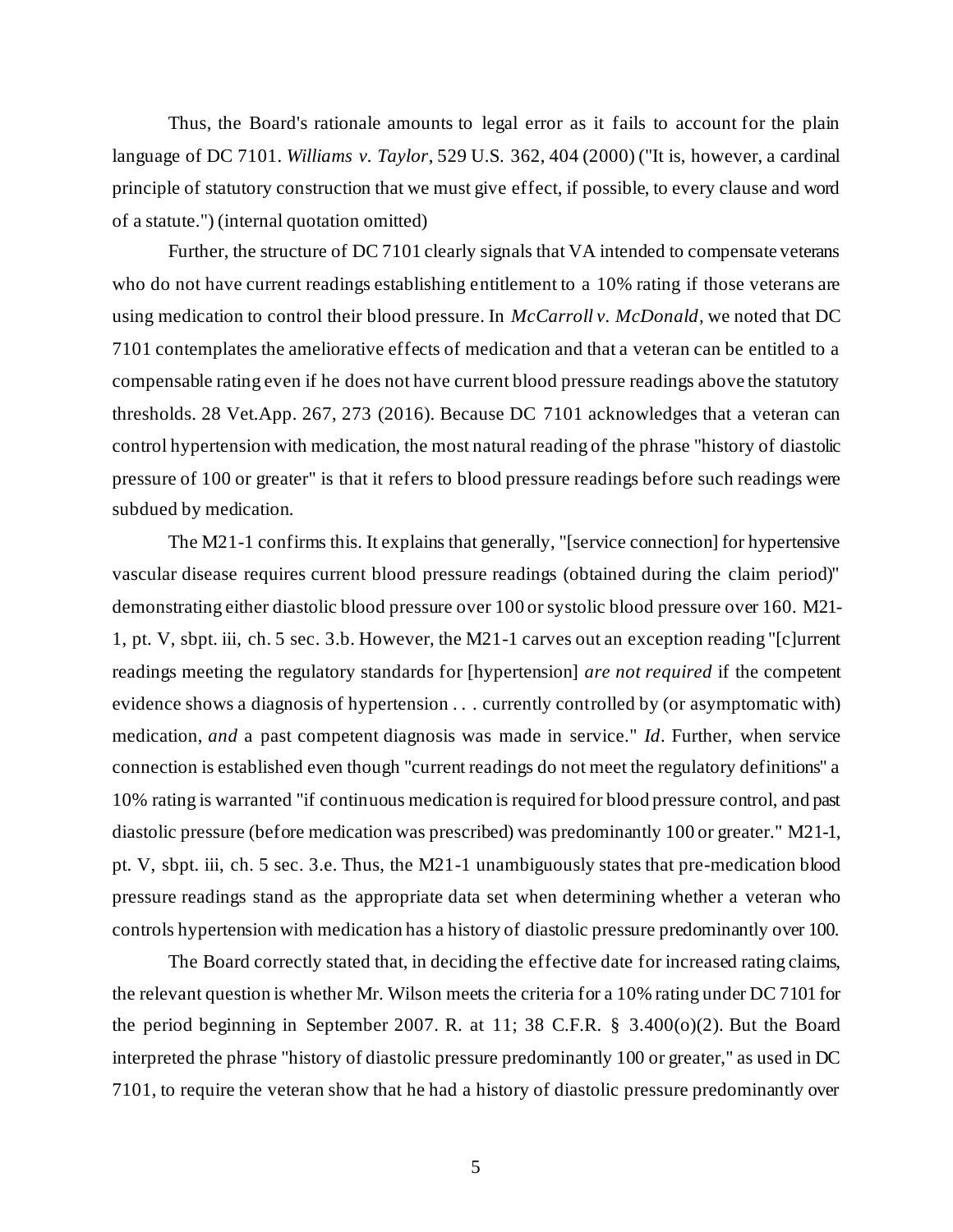100 during the appeal period. The Board's interpretation of DC 7101 ignores that a veteran can be currently eligible on the basis of historical blood pressure readings. See *McCarroll*, 28 Vet.App. at 274 (relying on a veteran's pre-medication blood pressure readings to assess entitlement to compensation for hypertension). Thus, the Board should have considered the 1991 pre-medication blood pressure readings to determine whether Mr. Wilson has a history of diastolic pressure at 100 or above.

Finally, the Board also failed to provide a reasoned basis for departing from the M21-1's guidance. This Court's 2018 remand ordered the Board to discuss the relevance of the operative M21-1 provision and either follow that guidance or provide a rationale for not doing so.The Board addressed the M21-1 but declined to follow it, reasoning that the provision cited in the Court's remand order only concerned the appropriate readings to establish an *initial* diagnosis of, and rating for, hypertension. R. at 10 ("The instructions cited [by the veteran] pertain to a history [of] blood pressure readings prior to the evaluation of hypertension and its initial rating."). The Board complied with the Court's remand order by providing a statement of reasons or bases for its decision not to apply the relevant M21-1 section, so now the Court reviews that statement to ensure that it is adequate.

Two recent cases discuss the role of relevant guidance documents such as the M21-1 in the Board's adjudications. First, *Overton v. Wilkie*, 30 Vet.App. 257, 264 (2018), established that the Board cannot resolve an issue adversely to a veteran merely by citing a guidance provision but must provide an independent rationale for its decision. *Healey v. McDonough*, 33 Vet.App. 312 (2021), addressed the opposite situation: where a Board decision failed to discuss a relevant (usually favorable) guidance provision. *Healey* established that the Board must address guidance (e.g., manual) provisions when they are relevant and, as part of its reasons or bases requirement, provide an independent assessment of the issue addressed by the manual provision. *Id*. at 321. Thus, where a guidance manual provision is relevant to a veteran's appeal, the Board must discuss such provision as part of its analysis, even as it remains free to determine whether or how to apply such provision. *Id*. Taken together, *Overton* and *Healey* establish that the Board can neither merely invoke nor ignore a relevant guidance provision to support its decision but must provide an independent rationale relating its decision to the relevant guidance document.

Here, we evaluate whether, in departing from the M21-1's guidance, the Board provided a reasoned basis insofar as it is (1) consistent with governing law and regulations and (2) supported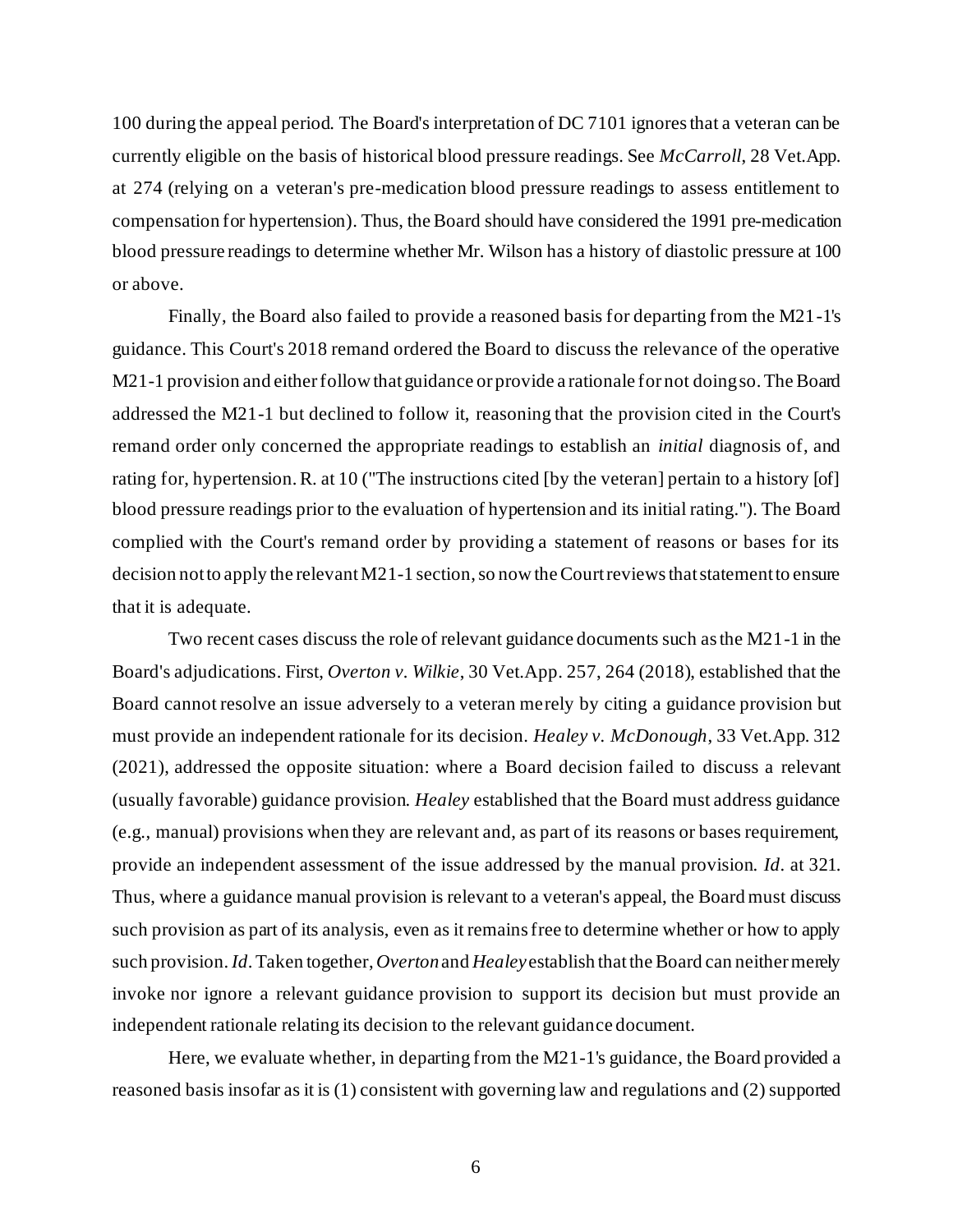by a plausible basis in the record. On remand, the Board asserted that the M21-1 language was irrelevant to Mr. Wilson's increased rating claim as it applied only to claims for initial ratings.

We have already noted that the Board's reasoning was erroneous insofar as it cannot be reconciled with the plain language of DC 7101. This reason alone is enough to show that the Board failed to provide a reasoned basis for departing from the M-21-1. We must also note, however, that the Board's reasoning stands in express contrast to the specific language of the M21-1, which unambiguously directs VA to consider blood pressure readings taken from before the veteran started using medication. For starters, it must be noted that the term "initial" appears nowhere in the relevant provision, which bears no hint that DC 7101 is intended to apply only to initial ratings as opposed to increased rating claims. More importantly, the relevant provision states that when service connection is established through historical readings, a 10% rating is warranted when "predominant diastolic pressure was 100 or more before symptoms were controlled with medication as provided in 38 C.F.R. § 4.104, DC 7101." *Id*. And, in a later subsection entitled "Predominant Blood Pressure in Evaluations of Hypertension," it again plainly states that "a 10% evaluation may be assigned if continuous medication is required for blood pressure control, and past diastolic pressure (before medication was prescribed) was predominantly 100 or greater." M21-1, Part V, sbpt. iii, ch. 5.3.e.

Given the structure and content of the relevant provision, there is no support for the Board's assertion that the M21-1 does not provide any guidance for assigning an increased rating under DC 7101. The Board's explanation is lacking and directly contradicted by the relevant text and therefore its decision to depart from the M21-1 is not supported by a reasoned basis.

Because the Board erroneously misinterpreted DC 7101 and did not analyze the 1991 blood pressure readings from before Mr. Wilson began taking his medication, remand is appropriate. *See Cantrell v. Shulkin*, 28 Vet.App. 382, 392 (2017) (citing *Tucker v. West*, 11 Vet.App. 369, 374 (1998)) (remand is the appropriate remedy when the Board misapplies the law). The Court declines to reverse the Board's ultimate finding—that a 10% rating for hypertension is not warranted because the Board did not make a finding as to whether the 1991 pre-medication blood pressure readings are predominantly 100 or greater. The Court is foreclosed from making factual determination in the first instance and, instead, is limited to reviewing the Board's findings. *Andrews v. McDonough*, 34 Vet.App. 216, 222 (2021).